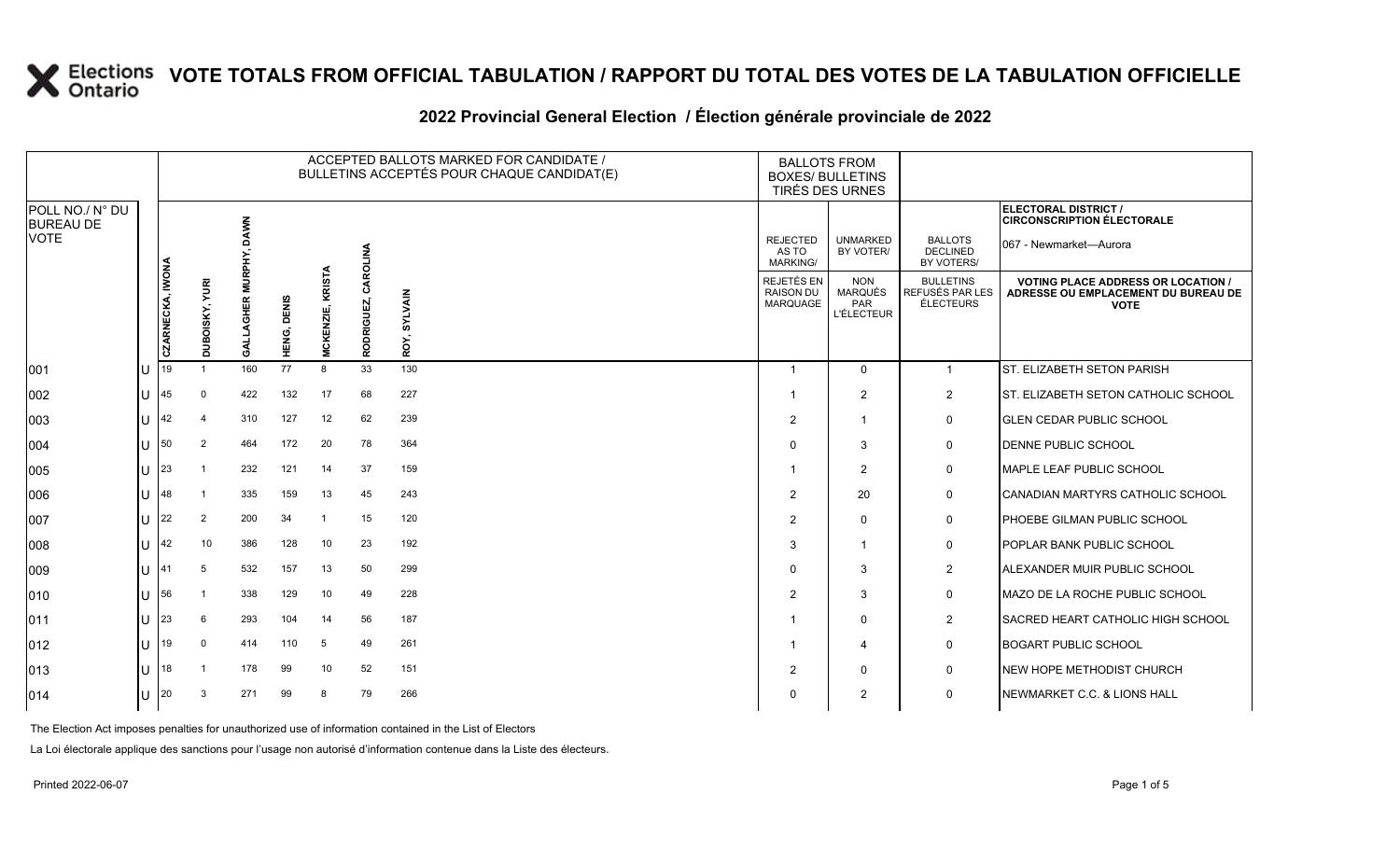### **2022 Provincial General Election / Élection générale provinciale de 2022**

|                                     |    |                  |                   |                               |                |                                  |                  | ACCEPTED BALLOTS MARKED FOR CANDIDATE /<br>BULLETINS ACCEPTÉS POUR CHAQUE CANDIDAT(E) | <b>BALLOTS FROM</b><br><b>BOXES/ BULLETINS</b><br>TIRÉS DES URNES |                                                          |                                                  |                                                                                                 |
|-------------------------------------|----|------------------|-------------------|-------------------------------|----------------|----------------------------------|------------------|---------------------------------------------------------------------------------------|-------------------------------------------------------------------|----------------------------------------------------------|--------------------------------------------------|-------------------------------------------------------------------------------------------------|
| POLL NO./ N° DU<br><b>BUREAU DE</b> |    |                  |                   |                               |                |                                  |                  |                                                                                       |                                                                   |                                                          |                                                  | ELECTORAL DISTRICT /<br><b>CIRCONSCRIPTION ÉLECTORALE</b>                                       |
| <b>VOTE</b>                         |    |                  |                   | <b>DAWN</b><br><b>MURPHY,</b> |                |                                  | CAROLINA         |                                                                                       | <b>REJECTED</b><br>AS TO<br><b>MARKING/</b>                       | <b>UNMARKED</b><br>BY VOTER/                             | <b>BALLOTS</b><br><b>DECLINED</b><br>BY VOTERS/  | 067 - Newmarket—Aurora                                                                          |
|                                     |    | CZARNECKA, IWONA | YURI<br>DUBOISKY, | œ<br>I≣HS<br>डु               | DENIS<br>HENG, | <b>KRISTA</b><br>ENZI<br>š<br>Ž. | <b>RODRIGUEZ</b> | <b>SYLVAIN</b><br>ROY,                                                                | REJETÉS EN<br><b>RAISON DU</b><br><b>MARQUAGE</b>                 | <b>NON</b><br><b>MARQUÉS</b><br>PAR<br><b>L'ÉLECTEUR</b> | <b>BULLETINS</b><br>REFUSÉS PAR LES<br>ÉLECTEURS | <b>VOTING PLACE ADDRESS OR LOCATION /</b><br>ADRESSE OU EMPLACEMENT DU BUREAU DE<br><b>VOTE</b> |
| $ 015\rangle$                       | ΙU | 53               | $\mathcal{R}$     | 466                           | 229            | 8                                | 88               | 354                                                                                   | -1                                                                | 2                                                        | $\overline{2}$                                   | <b>ROGERS PUBLIC SCHOOL</b>                                                                     |
| 016                                 | lu | 28               |                   | 442                           | 124            | 14                               | 45               | 288                                                                                   |                                                                   | $\Omega$                                                 | $\overline{1}$                                   | <b>RAY TWINNEY RECREATION COMPLEX</b>                                                           |
| $ 017\rangle$                       | ΙU | 51               | 5                 | 360                           | 103            | 19                               | 50               | 297                                                                                   | $\overline{2}$                                                    | 0                                                        | $\mathbf 1$                                      | <b>ICLEARMEADOW PUBLIC SCHOOL</b>                                                               |
| 018                                 | lu | 32               |                   | 347                           | 100            | 5                                | 56               | 266                                                                                   | $\overline{2}$                                                    | $\Omega$                                                 | $\overline{2}$                                   | ST. NICHOLAS CATHOLIC ELEMENTARY<br><b>SCHOOL</b>                                               |
| $ 019\rangle$                       | lu | 56               | 5                 | 624                           | 173            | 18                               | 51               | 321                                                                                   |                                                                   | $\Omega$                                                 | $\overline{\mathbf{c}}$                          | MAGNA CENTRE- EAST ENTRANCE                                                                     |
| 020                                 | IП | 60               |                   | 488                           | 70             | 9                                | 42               | 226                                                                                   | $\Omega$                                                          | $\Omega$                                                 | $\mathbf{1}$                                     | NOTRE DAME CATHOLIC ELEMENTARY<br><b>SCHOOL</b>                                                 |
| 021                                 | ΙU | 32               |                   | 539                           | 132            | $\overline{7}$                   | 42               | 279                                                                                   |                                                                   | 3                                                        | -1                                               | <b>STONEHAVEN ELEMENTARY SCHOOL</b>                                                             |
| 022                                 | lυ | 35               | 6                 | 394                           | 140            | 20                               | 63               | 324                                                                                   |                                                                   | 2                                                        | 0                                                | ARMITAGE VILLAGE PUBLIC SCHOOL                                                                  |
| 023                                 | IП | 32               | 4                 | 466                           | 118            | 12 <sup>2</sup>                  | 55               | 312                                                                                   | 1                                                                 | 1                                                        | $\mathbf 1$                                      | <b>ISIR WILLIAM MULOCK SECONDARY SCHOOL</b>                                                     |
| 024                                 | lu | 60               |                   | 837                           | 151            | 26                               | 74               | 463                                                                                   | $\overline{2}$                                                    | 1                                                        | $\overline{2}$                                   | <b>AURORA SENIORS CENTRE</b>                                                                    |
| 025                                 | ΙU | 61               |                   | 580                           | 105            | 11                               | 44               | 304                                                                                   | $\Omega$                                                          | 2                                                        | 0                                                | <b>HARTMAN PUBLIC SCHOOL</b>                                                                    |
| 026                                 | lU | 38               | 3                 | 438                           | 143            | 18                               | 42               | 314                                                                                   | 0                                                                 | $\Omega$                                                 | 0                                                | <b>ST. JEROME CATHOLIC ELEMENTRY SCHOOL</b>                                                     |
| 027                                 | lυ | 31               | $\overline{2}$    | 363                           | 117            | 16                               | 82               | 321                                                                                   | 2                                                                 | 3                                                        | $\overline{4}$                                   | LESTER B. PEARSON PUBLIC SCHOOL                                                                 |

The Election Act imposes penalties for unauthorized use of information contained in the List of Electors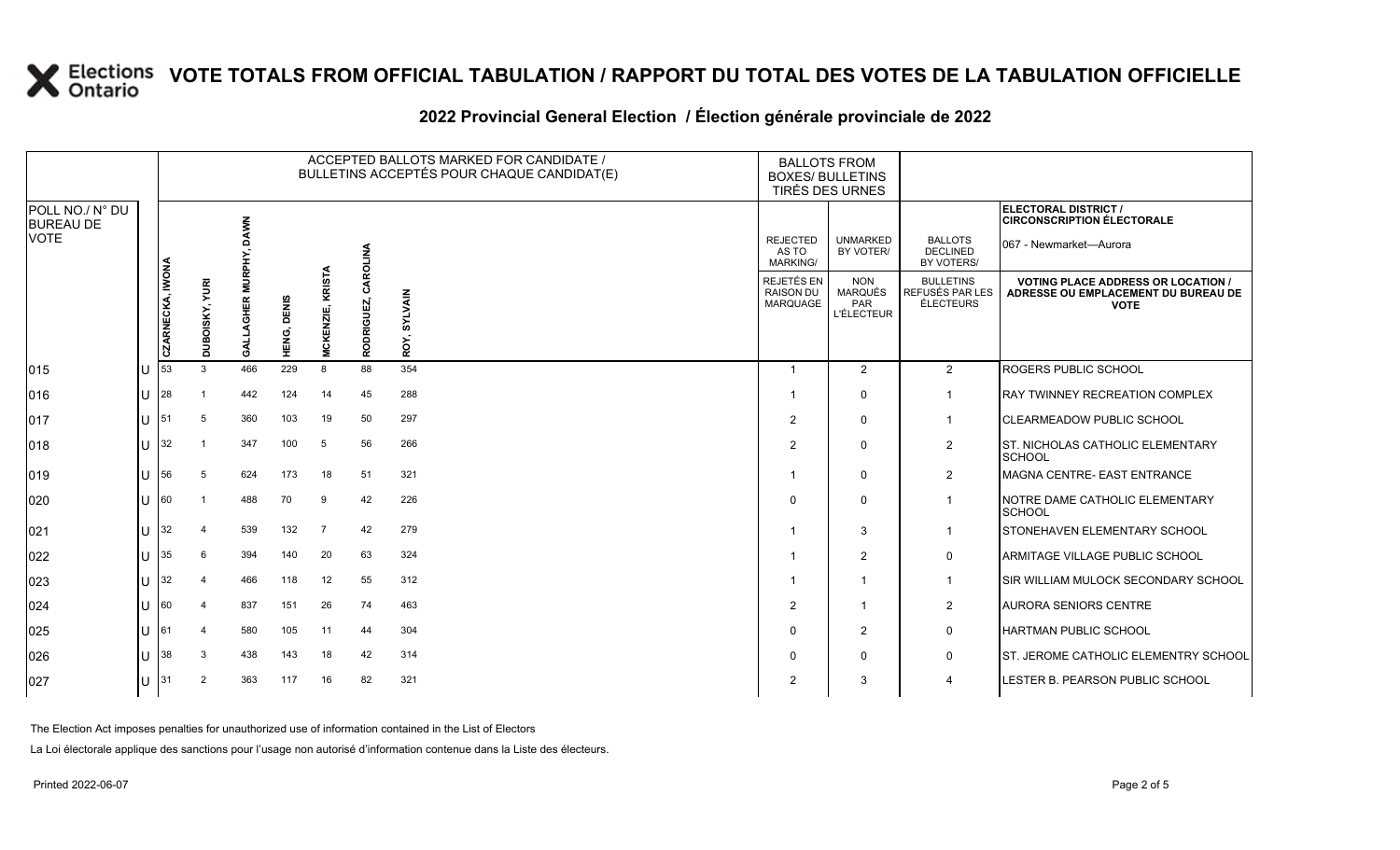### **2022 Provincial General Election / Élection générale provinciale de 2022**

|                                     |    | ACCEPTED BALLOTS MARKED FOR CANDIDATE /<br>BULLETINS ACCEPTÉS POUR CHAQUE CANDIDAT(E) |                   |                        |                |                                   |                      |                 | <b>BALLOTS FROM</b><br><b>BOXES/ BULLETINS</b><br>TIRÉS DES URNES |                                                          |                                                  |                                                                                                 |
|-------------------------------------|----|---------------------------------------------------------------------------------------|-------------------|------------------------|----------------|-----------------------------------|----------------------|-----------------|-------------------------------------------------------------------|----------------------------------------------------------|--------------------------------------------------|-------------------------------------------------------------------------------------------------|
| POLL NO./ N° DU<br><b>BUREAU DE</b> |    |                                                                                       |                   |                        |                |                                   |                      |                 |                                                                   |                                                          |                                                  | <b>ELECTORAL DISTRICT /</b><br><b>CIRCONSCRIPTION ÉLECTORALE</b>                                |
| <b>VOTE</b>                         |    |                                                                                       |                   | <b>NWNC</b><br>MURPHY, |                |                                   | ROLINA               |                 | <b>REJECTED</b><br>AS TO<br><b>MARKING/</b>                       | <b>UNMARKED</b><br>BY VOTER/                             | <b>BALLOTS</b><br><b>DECLINED</b><br>BY VOTERS/  | 067 - Newmarket-Aurora                                                                          |
|                                     |    | CZARNECKA, IWONA                                                                      | YURI<br>DUBOISKY, | œ<br>業<br>डु           | DENIS<br>HENG, | <b>KRISTA</b><br>ENZI<br>š٢<br>Š. | ड<br>RIGUEZ,<br>RODI | SYLVAIN<br>ROY, | REJETÉS EN<br><b>RAISON DU</b><br>MARQUAGE                        | <b>NON</b><br><b>MARQUÉS</b><br>PAR<br><b>L'ÉLECTEUR</b> | <b>BULLETINS</b><br>REFUSÉS PAR LES<br>ÉLECTEURS | <b>VOTING PLACE ADDRESS OR LOCATION /</b><br>ADRESSE OU EMPLACEMENT DU BUREAU DE<br><b>VOTE</b> |
| 028                                 | IΠ | 43                                                                                    | 3                 | 548                    | 112            | 19                                | 86                   | 375             | 2                                                                 | $\overline{1}$                                           | $5\overline{)}$                                  | DEVINS DRIVE PUBLIC SCHOOL                                                                      |
| 029                                 | IП | 64                                                                                    | 2                 | 465                    | 158            | 12                                | 88                   | 401             | $\overline{2}$                                                    | $\mathbf{0}$                                             | -1                                               | OUR LADY OF GRACE CATHOLIC SCHOOL                                                               |
| 400                                 | lu |                                                                                       | 0                 | 41                     | 15             | $\mathbf 0$                       | 6                    | 30              | 2                                                                 | $\mathbf{0}$                                             | $\mathbf 0$                                      | <b>HERITAGE NORTH</b>                                                                           |
| 401                                 | IΠ |                                                                                       | 3                 | 39                     | 5              | $\overline{1}$                    | 6                    | 10              | -1                                                                | $\mathbf{0}$                                             | $\mathbf{1}$                                     | <b>HAMILTON PLACE</b>                                                                           |
| 402                                 | IП |                                                                                       |                   | 8                      | 17             | 3                                 | $\overline{2}$       | 16              | $\mathbf{0}$                                                      | $\mathbf{0}$                                             | 0                                                | CARPENTERS LOCAL 27 HOUSING CO-<br><b>OPERATIVE</b>                                             |
| 403                                 | IП |                                                                                       | $\Omega$          | 28                     | 9              | $\mathbf 0$                       | 6                    | 24              | $\Omega$                                                          | $\mathbf{0}$                                             | $\mathbf 0$                                      | CARPENTERS LOCAL 27 HOUSING CO-<br><b>OPERATIVE</b>                                             |
| 404                                 | IП |                                                                                       | $\Omega$          | 45                     | 17             | 2                                 | 10                   | 24              | $\Omega$                                                          | $\mathbf{0}$                                             | $\mathsf{O}$                                     | <b>GRANDVIEW CONDOMINIUMS</b>                                                                   |
| 405                                 | IП |                                                                                       | $\Omega$          | 24                     | 5              | $\overline{2}$                    |                      | 22              | $\Omega$                                                          | $\mathbf{0}$                                             | $\mathbf 0$                                      | <b>GRANDVIEW CONDOMINIUMS</b>                                                                   |
| 406                                 | Iн |                                                                                       | 2                 | 16                     | 17             | 2                                 | $\overline{4}$       | 13              | $\mathbf{0}$                                                      | $\mathbf{0}$                                             | $\mathbf 0$                                      | <b>HERITAGE EAST APTS. - 349 CROWDER</b>                                                        |
| 407                                 | IΠ |                                                                                       |                   | 12                     | 12             | $\overline{2}$                    | 3                    | 14              | $\Omega$                                                          | $\mathbf{0}$                                             | $\mathbf{1}$                                     | <b>FOUNDERS PLACE</b>                                                                           |
| 408                                 | IП | 5                                                                                     | $\Omega$          | 41                     | 10             | $\overline{2}$                    | $\overline{4}$       | 49              |                                                                   | $\mathbf{0}$                                             | $\mathbf 0$                                      | REFLECTIONS ON BOGART POND CONDOS                                                               |
| $ 409\rangle$                       | IП |                                                                                       | $\mathbf 0$       | 31                     | 12             | 3                                 | 3                    | 19              | $\Omega$                                                          | $\mathbf{0}$                                             | $\mathbf 0$                                      | <b>FAIRY LAKE GARDENS</b>                                                                       |
| $ 410\rangle$                       | IΠ |                                                                                       | $\Omega$          | 15                     | 12             |                                   | 8                    | 19              | $\Omega$                                                          |                                                          | $\mathbf 0$                                      | <b>MANOR GREEN</b>                                                                              |

The Election Act imposes penalties for unauthorized use of information contained in the List of Electors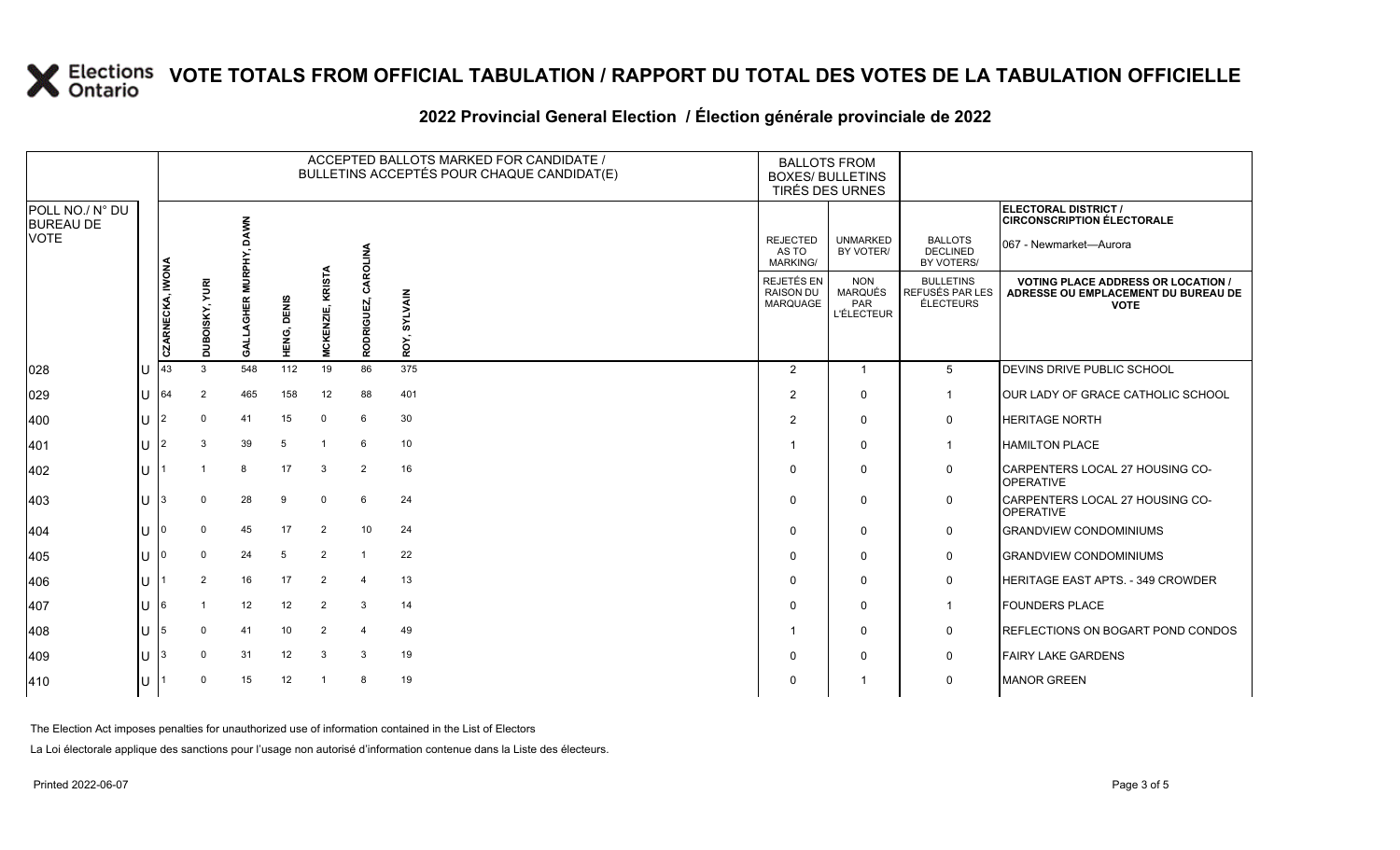### **2022 Provincial General Election / Élection générale provinciale de 2022**

|                                     |     |                  |                       |                               |                |                           |                         | ACCEPTED BALLOTS MARKED FOR CANDIDATE /<br>BULLETINS ACCEPTÉS POUR CHAQUE CANDIDAT(E) | <b>BALLOTS FROM</b><br><b>BOXES/ BULLETINS</b><br>TIRÉS DES URNES |                                                   |                                                         |                                                                                                 |
|-------------------------------------|-----|------------------|-----------------------|-------------------------------|----------------|---------------------------|-------------------------|---------------------------------------------------------------------------------------|-------------------------------------------------------------------|---------------------------------------------------|---------------------------------------------------------|-------------------------------------------------------------------------------------------------|
| POLL NO./ N° DU<br><b>BUREAU DE</b> |     |                  |                       |                               |                |                           |                         |                                                                                       |                                                                   |                                                   |                                                         | ELECTORAL DISTRICT /<br><b>CIRCONSCRIPTION ÉLECTORALE</b>                                       |
| <b>VOTE</b>                         |     |                  |                       | <b>DAWN</b><br><b>MURPHY,</b> |                |                           | CAROLINA                |                                                                                       | <b>REJECTED</b><br>AS TO<br>MARKING/                              | <b>UNMARKED</b><br>BY VOTER/                      | <b>BALLOTS</b><br><b>DECLINED</b><br>BY VOTERS/         | 067 - Newmarket—Aurora                                                                          |
|                                     |     | CZARNECKA, IWONA | <b>DUBOISKY, YURI</b> | $\alpha$<br>I⊞<br>AGH         | <b>DENIS</b>   | <b>KRISTA</b><br>CKENZIE, | ODRIGUEZ,               | <b>SYLVAIN</b>                                                                        | <b>REJETÉS EN</b><br><b>RAISON DU</b><br>MARQUAGE                 | <b>NON</b><br>MARQUÉS<br>PAR<br><b>L'ÉLECTEUR</b> | <b>BULLETINS</b><br>REFUSÉS PAR LES<br><b>ÉLECTEURS</b> | <b>VOTING PLACE ADDRESS OR LOCATION /</b><br>ADRESSE OU EMPLACEMENT DU BUREAU DE<br><b>VOTE</b> |
|                                     |     |                  |                       | डू                            | ENG,<br>T.     | Ξ                         | œ                       | ROY,                                                                                  |                                                                   |                                                   |                                                         |                                                                                                 |
| 411                                 | lU. |                  | $\mathbf{0}$          | 23                            | 14             | 2                         | $\overline{4}$          | 18                                                                                    | $\overline{1}$                                                    | $\Omega$                                          | $\mathbf 0$                                             | <b>20 WILLIAM ROE CONDOS</b>                                                                    |
| 412                                 | lU. | 13               | 0                     | 31                            | 10             | 0                         | 3                       | 29                                                                                    | $\Omega$                                                          |                                                   | 0                                                       | <b>20 WILLIAM ROE CONDOS</b>                                                                    |
| 413                                 | U   | 12               | 2                     | 33                            | 8              | $\mathbf{1}$              | $\overline{1}$          | 12                                                                                    | $\Omega$                                                          | $\mathbf{0}$                                      | 0                                                       | <b>IGERMAN CANADIAN HOUSING - 735</b><br><b>STONEHAVEN</b>                                      |
| 414                                 | U   |                  | $\Omega$              | 23                            | 4              | $\overline{4}$            | 5                       | 18                                                                                    | $\Omega$                                                          | $\mathbf 0$                                       | 0                                                       | <b>HADLEY GRANGE</b>                                                                            |
| 700                                 | ΙU  |                  | $\Omega$              | 26                            | 4              |                           | $\overline{7}$          | 17                                                                                    | 2                                                                 | $\Omega$                                          | 0                                                       | THE ROXBOROUGH RETIREMENT<br><b>RESIDENCE</b>                                                   |
| 701                                 | U   |                  | $\Omega$              | 14                            |                | $\overline{2}$            | 5                       | 10                                                                                    | $\Omega$                                                          |                                                   | 0                                                       | <b>CHARTWELL BARTON RETIREMENT</b><br><b>RESIDENCE</b>                                          |
| 702                                 | U   | 15               | 2                     | 27                            | 13             | 5                         | $\overline{\mathbf{4}}$ | 23                                                                                    | $\overline{2}$                                                    | $\Omega$                                          | $\overline{1}$                                          | <b>SOUTHLAKE RESIDENTIAL CARE VILLAGE</b>                                                       |
| 703                                 | U   |                  | $\Omega$              | 3                             | $\Omega$       |                           | $\overline{2}$          | 4                                                                                     | $\Omega$                                                          | $\mathbf{0}$                                      | $\mathbf 1$                                             | <b>IMACKENZIE PLACE LONG-TERM CARE</b>                                                          |
| 704                                 | lU. |                  |                       | 29                            | 2              |                           | 3                       | 30                                                                                    | $\Omega$                                                          | $\mathbf{0}$                                      | 0                                                       | <b>REVERA - THE RENOIR</b>                                                                      |
| 705                                 | U   |                  |                       | 35                            | $\overline{7}$ | $\mathbf 0$               | 9                       | 28                                                                                    | $\Omega$                                                          | $\Omega$                                          | 0                                                       | <b>AMICA AT NEWMARKET</b>                                                                       |
| 706                                 | U   |                  |                       | 9                             | 4              | $\mathbf 0$               | -1                      | 6                                                                                     | $\Omega$                                                          | $\mathbf{0}$                                      | 0                                                       | CHARTWELL ALEXANDER MUIR RET. RES.                                                              |
| 707                                 | U   | 10               | 2                     | 12                            | 3              | $\overline{\mathbf{1}}$   | 2                       | 10                                                                                    | 4                                                                 | 4                                                 | 0                                                       | <b>EAGLE TERRACE LONG-TERM CARE HOME</b>                                                        |
| 708                                 | ΠT  |                  | $\overline{2}$        | 15                            | 3              | $\overline{4}$            | $\overline{2}$          | 8                                                                                     | 0                                                                 | $\mathbf{0}$                                      | 0                                                       | YORK REGION NEWMARKET HEALTH<br><b>CENTRE</b>                                                   |

The Election Act imposes penalties for unauthorized use of information contained in the List of Electors